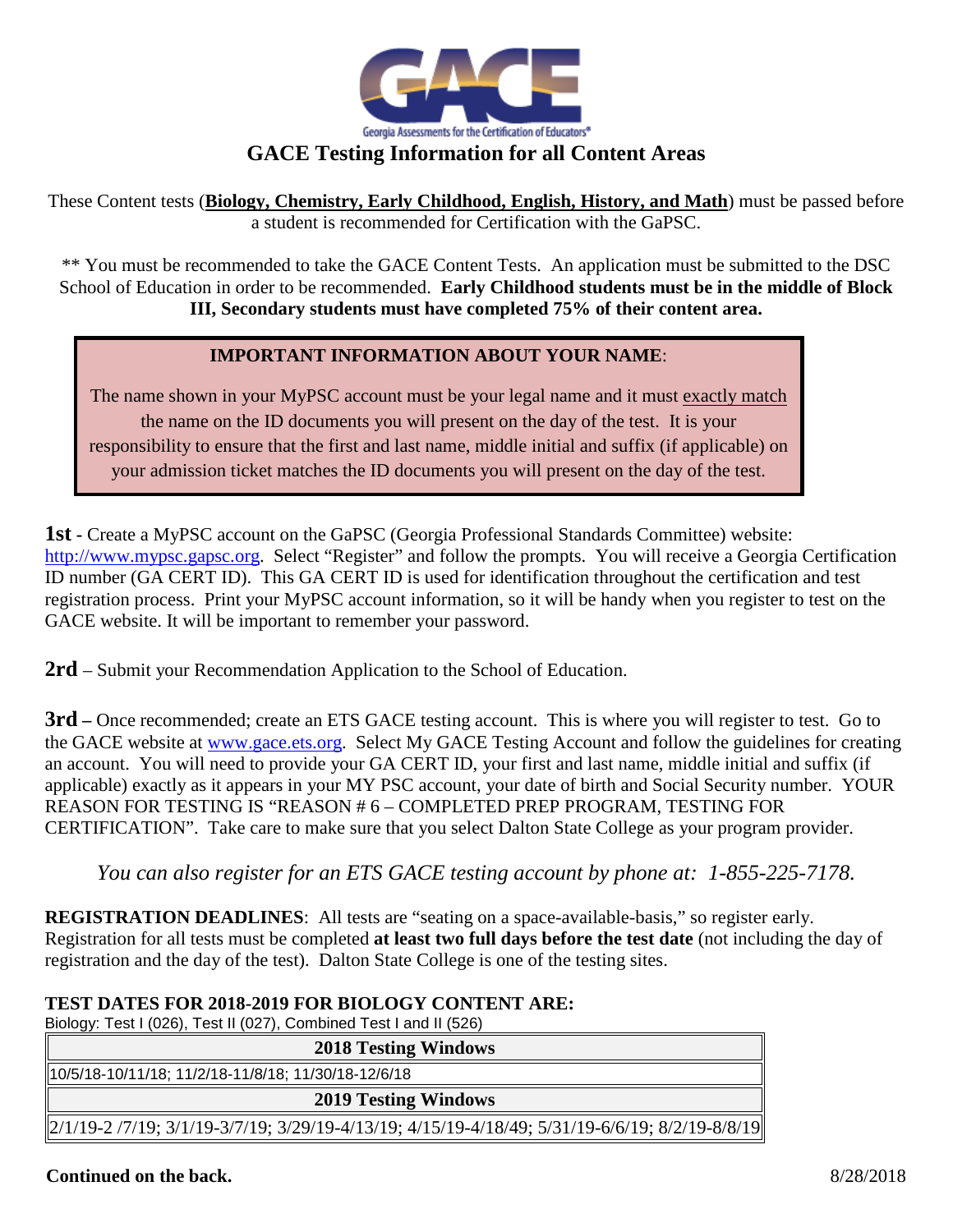#### **TEST DATES FOR 2018-2019 FOR CHEMISTRY CONTENT ARE:**

Chemistry: Test I (028), Test II (029), Combined Test I and II (528)

#### **2018 Testing Windows**

10/5/18-10/11/18

#### **2019 Testing Windows**

2/1/19-2/7/19; 3/29/19-4/13/19; 4/15/19-4/18/19; 5/31/19-6/6/19; 8/2/19-8/8/19

### **TEST DATES FOR 2018-2019 FOR EARLY CHILDHOOD ARE:**

Early Childhood Education: Test I (001), Combined Test I and II (501)

**2018 Testing Windows**

10/5/18-10/14/18; 11/2/18-11/11/18

**2019 Testing Windows**

1/4/19-1/5/19; 1/7/19-1/14/19; 2/1/19-2/9/19, 2/11/19; 3/1/19-3/10/19; 3/29/19-4/7/19

5/3/19-5/12/19; 5/31/19-6/8/19,6/11/19; 7/5/19-7/14/19; 8/2/19-8/11/19

#### **TEST DATES FOR 2018-2019 FOR ENGLISH CONTENT ARE:**

English: Test I (020), Test II (021), Combined Test I and II (520)

**2018 Testing Windows**

11/2/18-11/11/18

**2019 Testing Windows**

2/1/19-2/9/19, 2/11/19; 3/29/19-4/7/19; 5/3/19-5/12/19; 5/31/19-6/8/19, 6/11/19; 8/2/19-8/11/19

#### **TEST DATES FOR 2018-2019 FOR HISTORY CONTENT ARE:**

History: Test I (034), Test II (035), Combined Test I and II (534) These tests are offered on a continuous basis. See the [registration system](https://mygace.ets.org/portal/site/iserpraxis/menuitem.4052e1bc70f83a54aea08a10c1d2c2a0/?WT.ac=mygace_150503) for specific date availability.

## **TEST DATES FOR 2018-2019 FOR MATH CONTENT ARE:**

Mathematics: Test I (022), Test II (023), Combined Test I and II (522)

| <b>2018 Testing Windows</b>                                                                   |  |  |
|-----------------------------------------------------------------------------------------------|--|--|
| 10/5/18-10/11/18; 11/2/18-11/8/18; 11/30/18-12/6/18                                           |  |  |
| <b>2019 Testing Windows</b>                                                                   |  |  |
| 1/4/19-1/5/19; 1/7/19-1/11/19; 2/1/19-2/7/19; 3/1/19-3/7/19; 3/29/19-4/13/19; 4/15/19-4/18/19 |  |  |
| 5/3/19-5/9/19; 5/31/19-6/6/19; 7/5/19-7/11/19; 8/2/19-8/8/19                                  |  |  |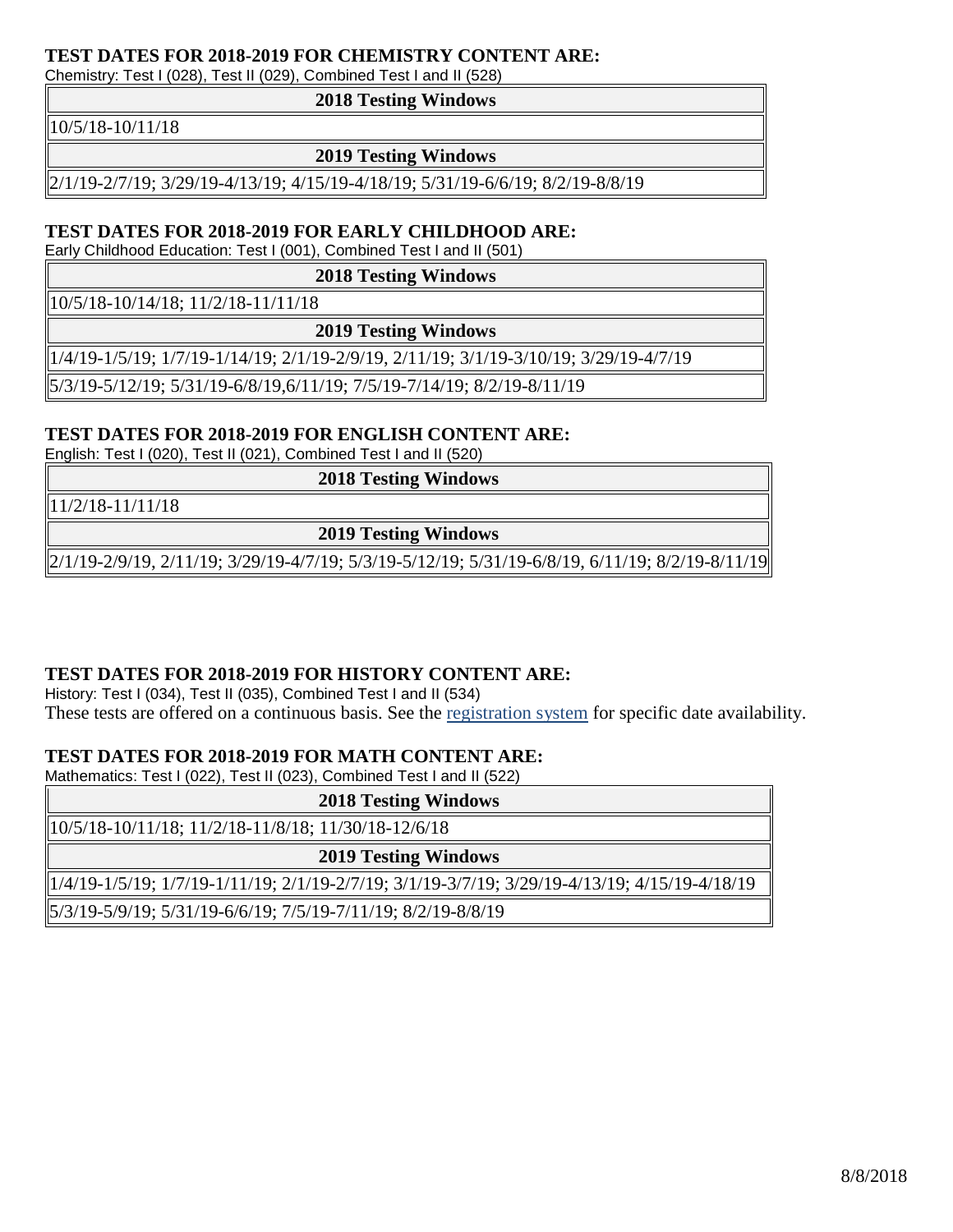## *PLEASE REVIEW THE "ON THE DAY OF THE TEST" INSTRUCTIONS ON THE www.gace.ets.org WEBSITE FOR IMPORTANT INFORMATION ABOUT THE TEST CENTER. YOU WILL BE SCANNED AND HAVE YOUR PHOTO TAKEN. THE WEBSITE WILL ALSO INCLUDE IMPORTANT GENERAL GUIDELINES.*

**TEST PREPARATION RESOURCES** are available on the ETS GACE website at [www.gace.ets.org/prepare.](http://www.gace.ets.org/prepare)

These include:

- Links to information about the test, how the tests were developed, how to study for a test, last-minutes tips, taking the test, and receiving your scores.
- Free Study Companions for each assessment is available for download
- Interactive demonstrations of a computer delivered GACE assessment
- Two videos available on *GACE Strategies for Success* and on *GACE Computer-delivered Test Day*
- Interactive Practice Tests are available for purchase. A full-length practice tests that include correct answers and an automatic score summary report is available for \$15.00 at [www.ets.org/store](http://www.ets.org/store)
- Helpful tutorials will walk you through the Alternative Character Toolbar and the Online Calculator.

**TEST SCORES**: Score reports are posted by 6p.m. Eastern time approximately four weeks after the test date on your GACE website. Dalton State College will be sent your test results automatically. It is suggested that you print a copy of your online score report for your permanent records. The current passing score for each of the content tests is 220 or higher.

**COST OF TESTS:** The cost of taking both the Content Tests at the same time is \$193.00. The cost of taking a single Content Test at a time is \$123.00.

**GEORGIA PSC CONTACT NUMBER:** If there are any questions or problems creating your MyPSC account, contact GaPSC directly at their Call Center number 1-800-869-7775. Their call center is open from 8:00 am to 4:30 pm, Monday, Wednesday, and Friday except for state holidays. THE CALL CENTER IS CLOSED ON TUESDAYS AND THURSDAYS.

**GACE CONTACT NUMBER:** If there are any questions or problems regarding registering for the tests, contact GACE directly at 1-855-225-7178.